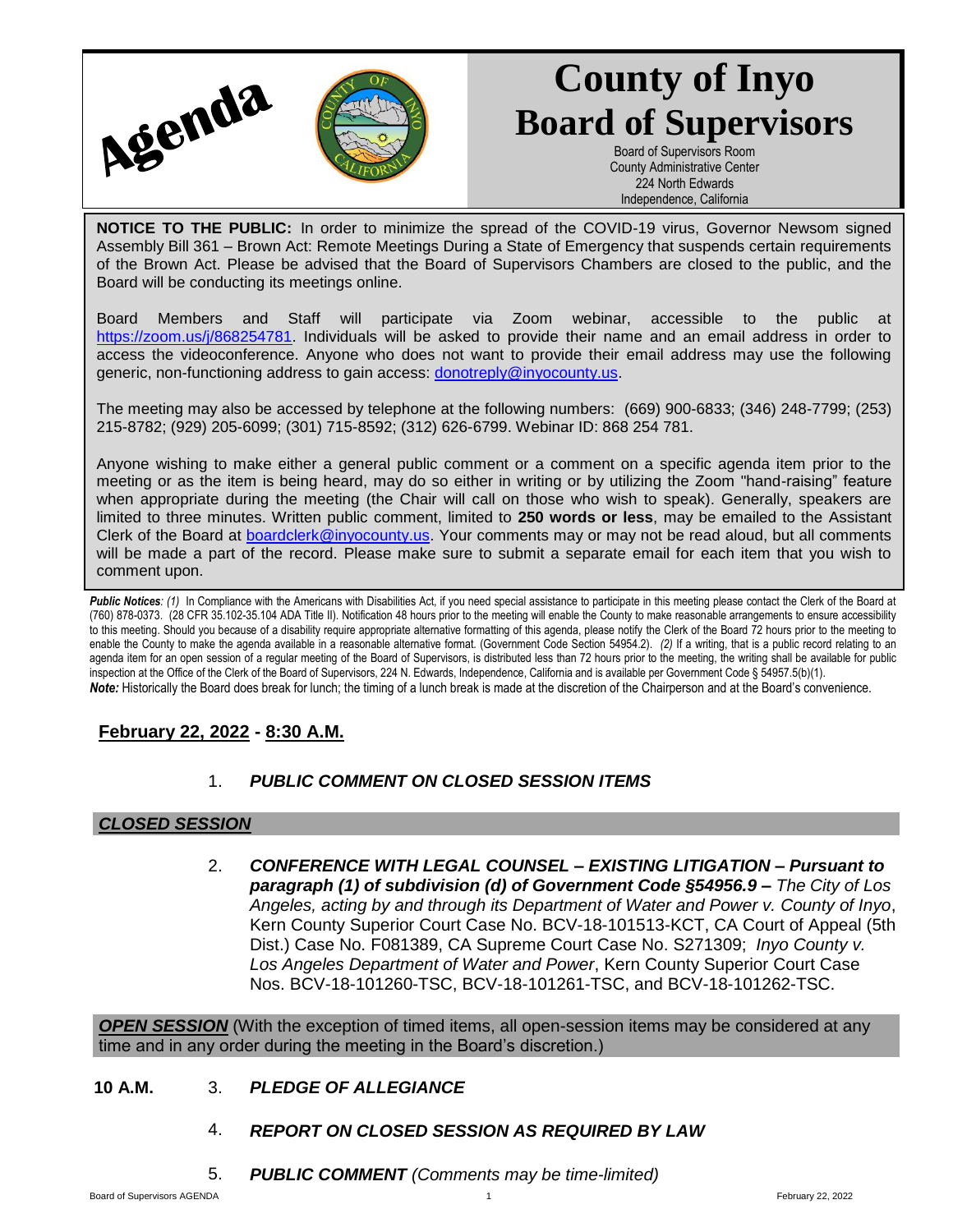# 6. *COUNTY DEPARTMENT REPORTS*

7. *UPDATE -* Pam Bold, Executive Director of the High Sierra Energy Foundation, will provide a brief report on Southern California Edison's climate adaptation measures to protect critical electric infrastructure from wildfire risks due to climate change.

*CONSENT AGENDA* (Items that are considered routine and are approved in a single motion; approval recommended by the County Administrator)

- 8. **Agricultural Commissioner - OVMAP -** Request Board: A) declare ADAPCO of Sanford, FL a sole-source provider of Mosquito Abatement Insecticides; and B) authorize the purchase of Mosquito Abatement Insecticides from ADAPCO in the amount of \$7,088.66 and not to exceed \$12,311.03 for the entire 2021-2022 Fiscal Year.
- 9. **Clerk of the Board -** Request Board approve Resolution No. 2022-05, titled, "A Resolution of the Board of Supervisors, County of Inyo, State of California, Appointing Interested Individuals to the Governing Board of the Tecopa Cemetery District and Divesting its Authority as the Governing Board of the Tecopa Cemetery District," and authorize the Chairperson to sign.
- 10. **County Administrator - Information Services -** Request Board waive competitive bidding requirement and then authorize a purchase order in an amount not to exceed \$122,500 plus freight costs, payable to Roundstone Solutions, Inc., of Orinda, CA, under the California Statewide Contract 1-19-70-19N-1 Enterprise Technology (Data Center Equipment) for Nutanix hyperconverged infrastructure virtual server environment appliance, support, licensing, and training.
- 11. **County Administrator - Motor Pool -** Request Board authorize an increase of blanket purchase orders in the following amounts payable to the following vendors for vehicle maintenance, equipment maintenance, and purchase of tires for Motor Pool: Bishop Automotive by \$22,500 for a total not-to-exceed amount of \$78,500; Mr. K's by \$5,000 for a total not-to-exceed amount of \$25,000; and Britt's Diesel by \$2500 for a total not-to-exceed amount of \$22,500.
- 12. **Health & Human Services -** Request Board approve the California COVID-19 Outreach and Rapid Deployment (CORD) Data Use Agreement between the California Department of Public Health and the Inyo County Department of Health and Human Services, and authorize the HHS Director to sign the agreement.
- 13. **Health & Human Services - Behavioral Health -** Request Board approve the Grant Agreement between the County of Inyo and Mental Health Services Oversight & Accountability Commission of Sacramento, CA for the provision of Mental Health Student Services Act in an amount not to exceed \$2,499,444.00 for the period of March 1, 2022 through June 30, 2026, contingent upon the Board's approval of future budgets, and authorize the HHS Director/Interim Behavioral Health Director to sign.
- 14. **Health & Human Services - ESAAA -** Request Board: A) approve Oliver Products as sole-source vendor of food packaging materials; and B) approve a blanket purchase order payable to Oliver Products in the amount of \$23,000 for food packaging materials.
- 15. **Health & Human Services - Health/Prevention -** Request Board ratify and approve an addendum to the Participation Agreement between the County of Inyo and the California Department of Health Care Services for the Medi-Cal County Inmate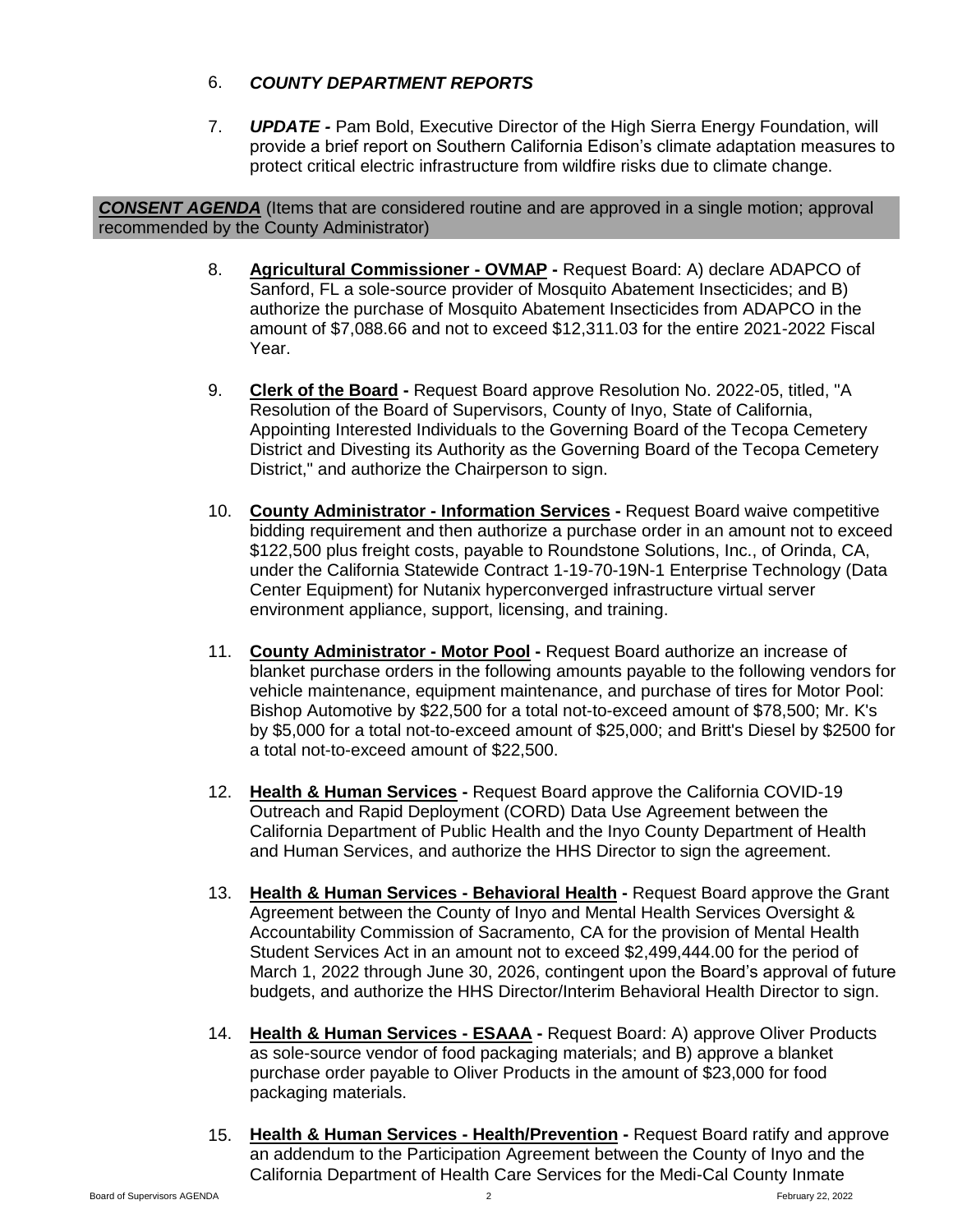Program, adding Article XVI- Alternative Formatting, and authorize the HHS Director to sign.

- 16. **Health & Human Services - Health/Prevention -** Request Board approve Amendment No. 1 to the contract between the County of Inyo and James A. Richardson, MD of Bishop, CA, increasing the contract to an amount not to exceed \$973,115.23 and extending the term end date from June 30, 2022 to June 30, 2023, contingent upon the Board's approval of future budgets, and authorize the Chairperson to sign, contingent upon all appropriate signatures being obtained.
- 17. **Health & Human Services - Health/Prevention -** Request Board ratify and approve the Allocation Agreement between the County of Inyo and California Department of Public Health for the provision of the local Tobacco Control Program, in an amount not to exceed \$150,000, for the period of January 1, 2022 through June 30, 2022, and authorize the HHS Director to sign Allocation Agreement No. CTCP-21-04 and Prospective Payment Invoices.
- 18. **Public Works -** Request Board approve the plans and specifications for the Tecopa Sewer Lagoon Aerator Project and authorize the Public Works Director to advertise the project.
- 19. **Public Works - Parks & Recreation -** Request Board authorize issuance of a blanket purchase order in an amount not to exceed \$20,000, payable to Ventek International of Petaluma, CA for supplies and connectivity upgrade for the Campground Pay Stations.
- 20. **Public Works - Recycling & Waste Management -** Request Board authorize payment to Clean Earth of Rancho Cordova, CA (formerly SteriCycle) for prior-year invoices in the amount of \$24,149.55 for removal of Household Hazardous Waste Material at the Bishop, Independence, and Lone Pine Landfills.
- 21. **Public Works - Road Department -** Request Board authorize issuance of a purchase order in an amount not to exceed \$184,363.60, payable to PB Loader Corporation of Fresno, CA for one (1) new Dodge 550 truck with heavy duty service body.
- 22. **Public Works - Road Department -** Request Board authorize issuance of a purchase order in an amount not to exceed \$371,418.50, payable to Coastline Equipment Company of Las Vegas, NV for one (1) new John Deere 672G Road Grader.

## **DEPARTMENTAL** (To be considered at the Board's convenience)

- 23. **Board of Supervisors -** Request Board approve a letter of support for the JMT Wilderness Conservancy's application for a Prop 1 Restoration Program Grant Application.
- 24. **County Administrator -** Request Board:
	- A) Accept the Fiscal Year 2021-2022 Mid-Year Financial Report as presented;
	- B) Approve the specific budget action items and recommendations discussed in the report, and represented in Attachments A & B *(4/5ths vote required)*; and
	- C) Direct staff to continue emphasis on revenue attainment and expense savings in order to maximize year-end Fund Balances.